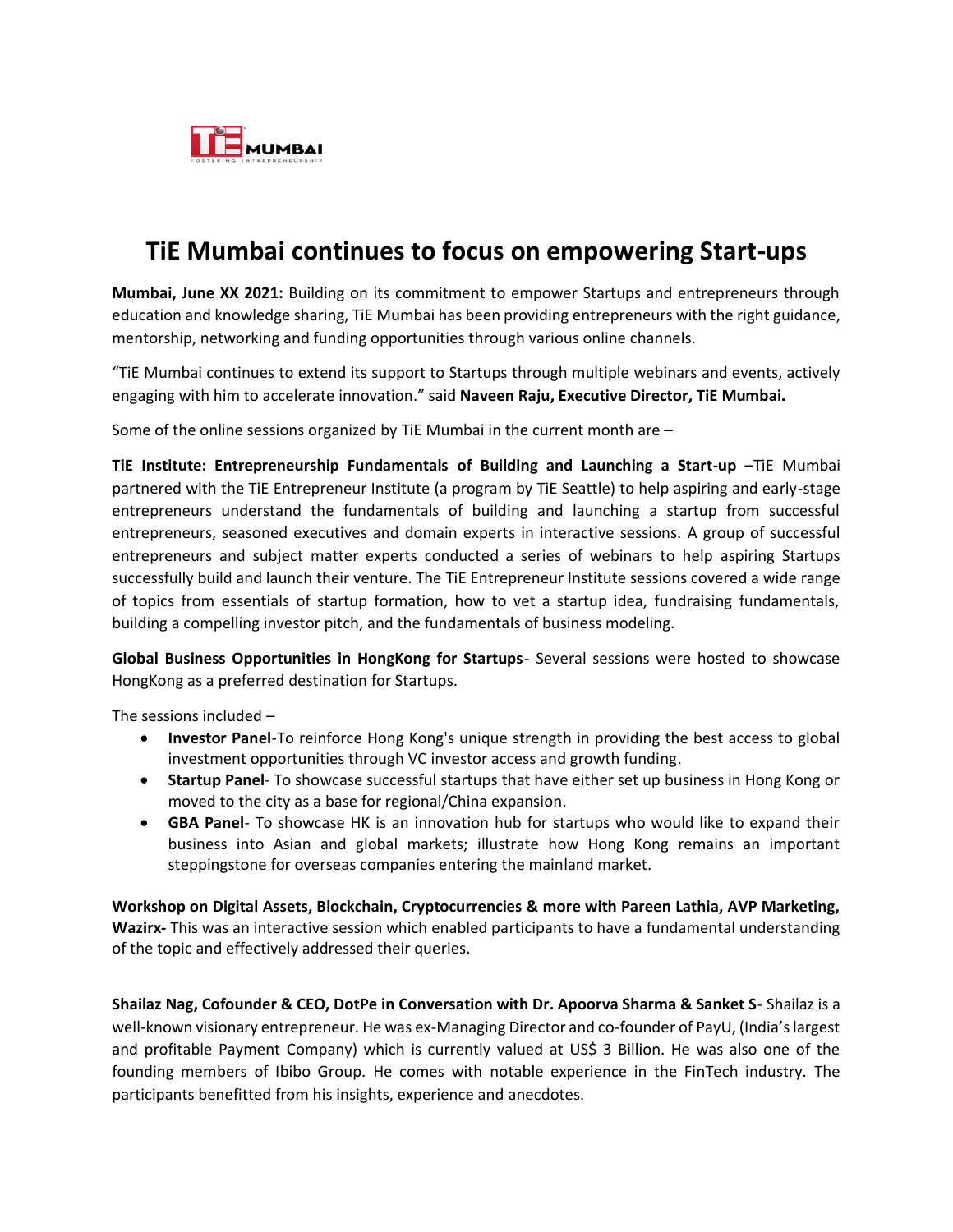

**One to One Mentoring Session | Idea Validation Hotline with Amit Patni - Founder & Director RAAY Global Investments** -Mentoring and Guidance lies at the core of TiE's philosophy and culture! To facilitate this IDEA VALIDATION, TiE Mumbai has launched yet another mentoring format… "Idea Validation Hotline" for all aspiring, budding, early-stage entrepreneurs who have a business Idea/concept.

**Building & Leveraging A Personal Brand with Chef Sanjeev Kapoor – Sanjeev Kapoor is u**narguably one of the most recognized faces of Indian television. He is a brand unto himself. He has the proud distinction of being the only chef in the world to have his own channel – FoodFood. He has been awarded the prestigious Padma Shri Award 2017 by the President of India. He has also been conferred the 'Best Chef of India' award by the Government of India. Sanjeev Kapoor's recipe books are bestsellers, with more than 200 titles in 7 languages and bagged Indian and international awards. His restaurants Sanjeev Kapoor's Khazana, The Yellow Chilli, Signature, and Khazana are considered the best in their categories in India and abroad. His Khazana brand of blended spices, ready to cook mixes, pickles, and gourmet chutneys, is super popular in the US, Europe, and the Middle East, in addition to India. His business of world-class kitchen gadgets, Wonderchef has enabled and continues to empower women, a cause close to his heart. Participants in this session learnt the art of creating and leveraging a personal brand in both the digital and physical worlds.

**Tech Product Demo Day-** TiE Mumbai's Tech Product Demo Day is 60 Minutes long session where Founders and product managers demonstrate features in their product and seek feedback. They can further seek mentorship, collect feedbacks on both the business and tech sides of it. The Jury & Mentors of this session are Anil Bahuman- Vice President Products and Head, Special Projects Jio Platforms Limited Ecosystem, Reliance Jio Infocomm Ltd., Sandeep Laxman- Head, fintech BD, AWS (Amazon Internet Services Pvt. Ltd.) and Faiz Mohamed Hanif- CEO, Neoito, Angel Investor & Fortune 50 Architect

Some sessions further planned in the month are-

- **Investor Of the Month** with **Nilesh Mehta, Access India Fund**
- **Workshop on Innovation, Design Thinking and Beyond** by **Dr. Kaustubh Dhargalkar**
- **Business Builder Evening - What Can Startups Learn from "Warren Buffett"** with **Purab Gujar,Cofounder & CEO - Cameo Media Labs**

## **About TiE Mumbai**

The Indus Entrepreneurs (TiE), was founded in 1992 in Silicon Valley by a group of successful entrepreneurs, corporate executives, and senior professionals with roots in the Indus region. Since 1992. TiE has been supporting entrepreneurs by offering education, mentorship, networking and funding opportunities. The mission of TiE is to foster entrepreneurship globally through the 5 pillars of TiE : mentoring, networking and education, funding and incubation. Dedicated to the virtuous cycle of wealth creation and giving back to the community. TiE's focus area is to generate enable the next generation of entrepreneurs. There are currently 11,000 members, including over 2,500 charter members in 60 chapters